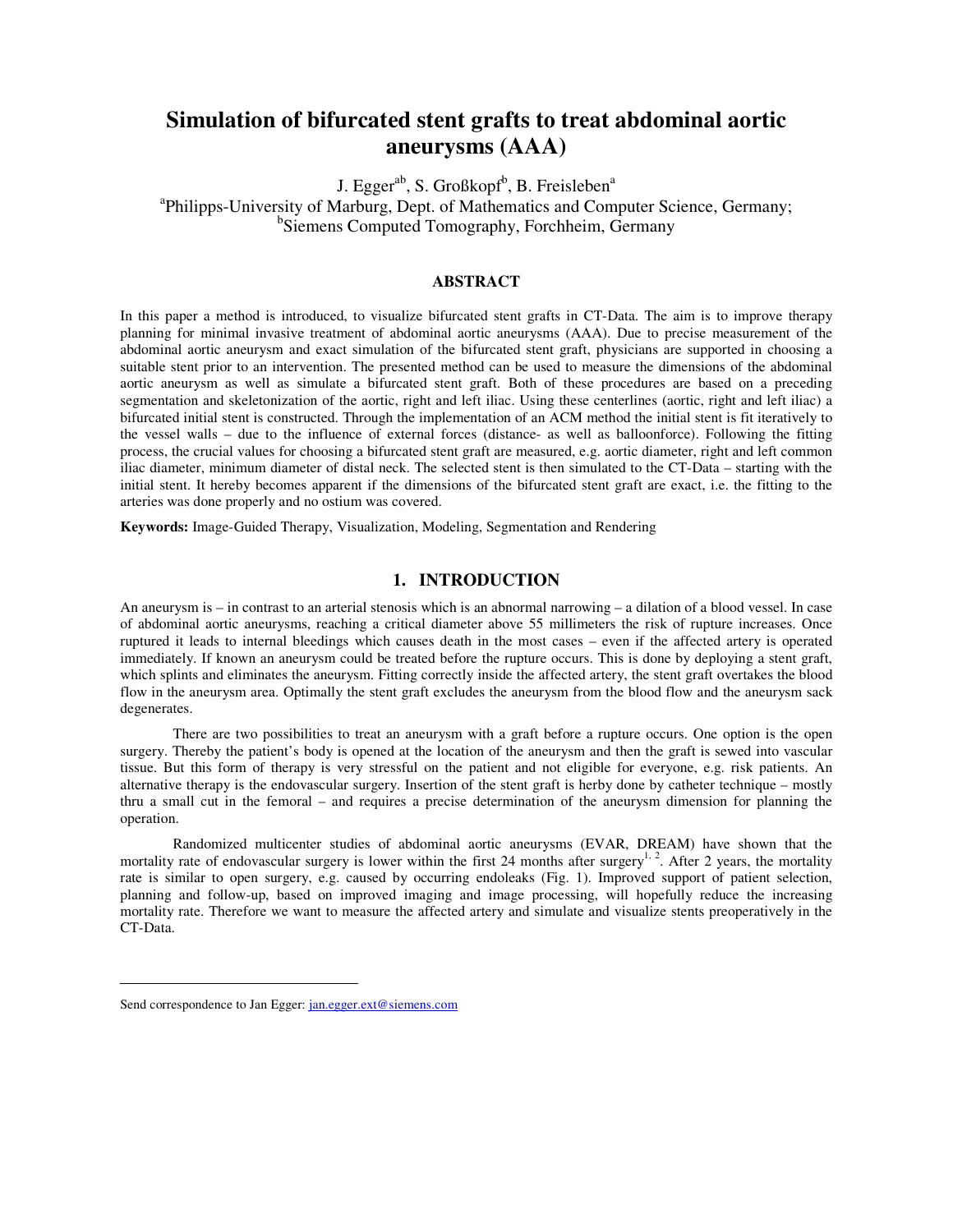In previous works<sup>3, 4</sup> different methods were introduced for simulation and visualization of stent grafts which are not bifurcated. In this paper we focus on the more complex bifurcated stent grafts. This type of stent graft is used for abdominal aortic aneurysms (AAA) which can not be treated with simple tube stent grafts because the aneurysm ranges from the aorta to far into the iliac arteries.



Fig. 1. Mortality rate after open- and endovascular surgery<sup>2</sup>

### **2. METHODS**

For measurement of the abdominal aortic aneurysm and bifurcated stent graft simulation, the affected artery is segmented with a region growing method that starts at a user-defined seed point. Then, a skeleton algorithm determines the three vessel centerlines (aorta, right and left iliac) by iterative erosion of the segmentation mask<sup>5</sup>. Starting with these centerlines an initial bifurcated stent graft is constructed with a given radius (Fig. 2).



Fig. 2. Left: Vessel centerlines (right iliac, aorta and left iliac), right: Initial stent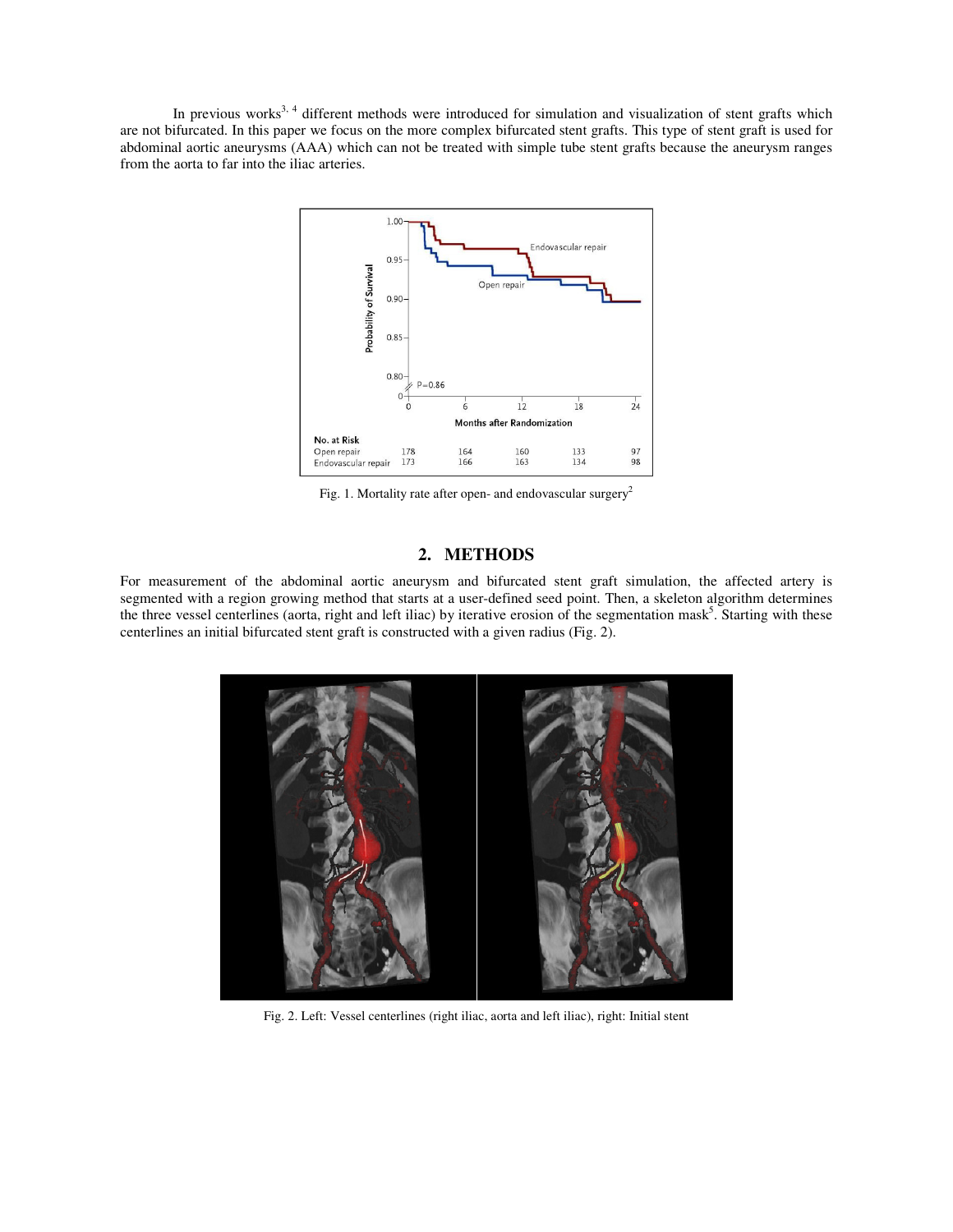After this pure geometrical bifurcated stent graft construction as it was described in<sup>3</sup>, the bifurcated stent graft is deformed by using an active contours (ACM) method. These methods were used, to:

- Simulate the stent behavior, and
- Measure critical diameters and lengths to select an appropriate stent

#### **2.1 Simulate the stent behavior**

The ACM method bases on the technique first published by Kass et al.<sup>6, 7</sup> and was extended to a two-dimensional surface in three-dimensional space $8.9$  that minimizes the following energy functional:

$$
E = \int_{t=0}^{1} \int_{s=0}^{1} E_{int} (v(s,t)) + E_{ext} (v(s,t)) ds dt
$$
 (1)

The physical attributes of the virtual bifurcated stent graft are simulated by internal forces in horizontal, vertical and diagonal directions (2) and different external forces (3):

$$
E_{int} = w_1 \frac{\partial v(s,t)}{\partial s} + w_2 \frac{\partial v(s,t)}{\partial t} + w_3 \frac{\partial^2 v(s,t)}{\partial s^2} + w_4 \frac{\partial^2 v(s,t)}{\partial t^2} + w_5 \frac{\partial^2 v(s,t)}{\partial s \partial t}
$$
  
\n
$$
E_{ext} = w_{vesselWall} \cdot D(x, y, z) + w_{balloon} \cdot F_{balloon}
$$
 (3)

To achieve the aim of minimizing the energy functional of equation (2, 3), the belonging Euler-Lagrange equations have to be solved:

$$
-\frac{\partial}{\partial s}\left(w_1\frac{\partial v}{\partial s}\right) - \frac{\partial}{\partial t}\left(w_2\frac{\partial v}{\partial t}\right) + \frac{\partial^2}{\partial s^2}\left(w_3\frac{\partial^2 v}{\partial s^2}\right) + \frac{\partial^2}{\partial t^2}\left(w_4\frac{\partial^2 v}{\partial t^2}\right) + 2\frac{\partial^2}{\partial s\partial t}\left(w_5\frac{\partial^2 v}{\partial s\partial t}\right) = -\nabla E_{ext}
$$
 (4)

One external force is called the balloon force *Fballoon* which simulates the balloon that is used to expand the bifurcated stent graft:

$$
F_{\text{balloon}} = \begin{cases} F_{\text{pressure}}(R - r) & \text{if } \|r\| < \|R\| \\ 0 & \text{otherwise} \end{cases} \tag{5}
$$

*R* is the radius which restricts the virtual stent to expand further than the system of stent and balloon can do.

Another external force  $F_{\text{vesselWall}} = \nabla D(x, y, z)$  is derived from the Euclidian DTF of the segmented artery. It simulates the resistance of the vessel wall against expansion. Voxels inside the artery are initialized with zero whereas voxels outside are assigned with the minimum Euclidean distance from the vessel wall.

 The influence of the internal forces is simulated by setting up one stiffness matrix for the complete bifurcated stent. We are able to create it by linking the three segments with a connection element (see fig. 3, right). This connection element defines for every segment boundary local predecessor vertices and thus enables the numerical approximation of derivatives up to an order of four.

#### **2.2 Measure some critical diameters and lengths to find an appropriate stent**

For measuring the dimensions of the AAA, the external forces press respectively pull on the bifurcated stent graft in the direction toward the vessel walls. By minimizing  $w_1...w_5$  while maximizing *R*, the internal forces loose their influence on the simulation. Thus the bifurcated stent graft expands to completely fit to the vessel walls. From this geometric model of the AAA the relevant sizes for choosing a bifurcated stent graft can be measured easily (Fig. 3, left).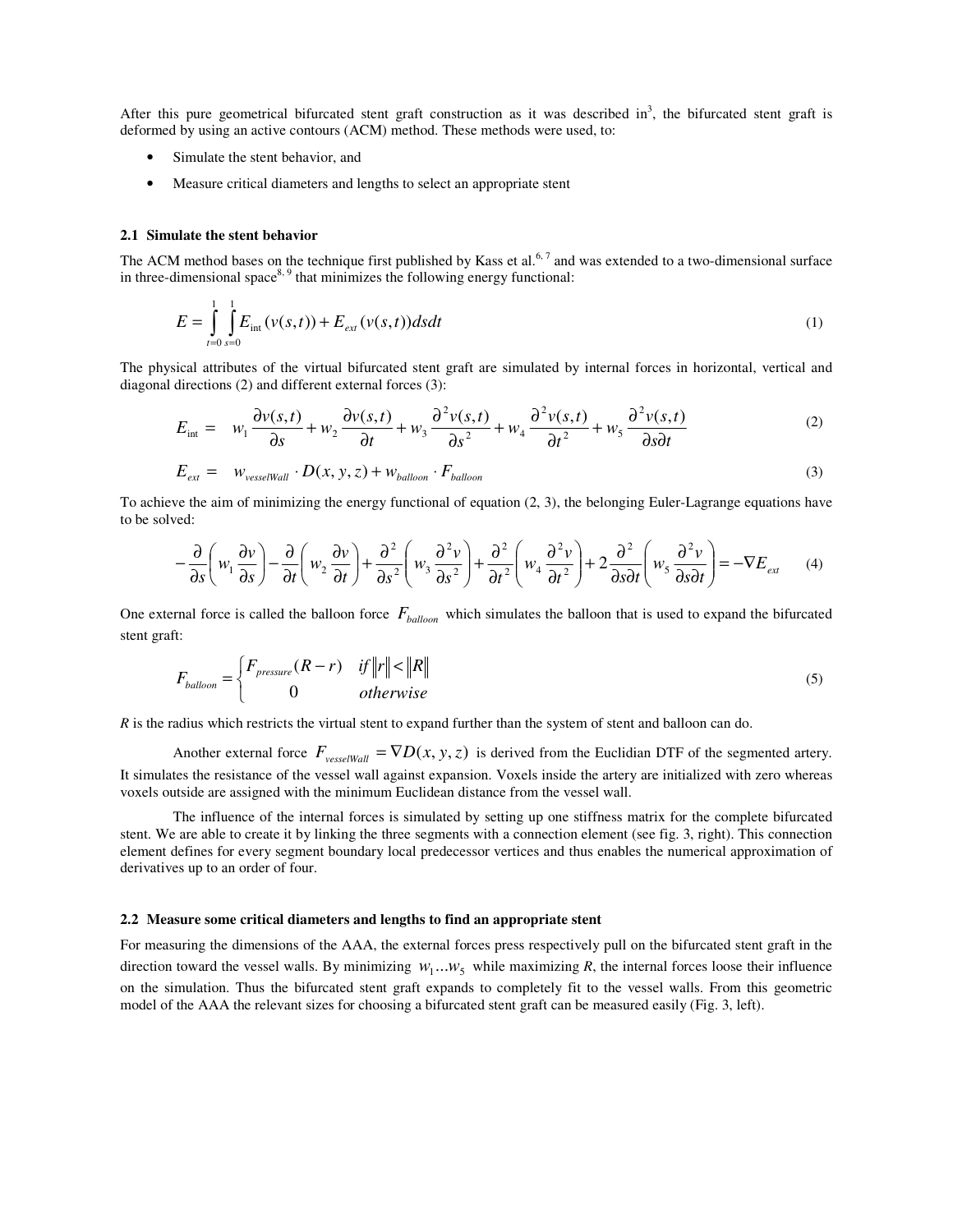In detail we measure the following diameters, which can be determined from CT images only:

- Aortic diameter at proximal implantation site (a)
- Aortic diameter  $-15$  mm inferior to proximal implantation site (b)
- Maximum aneurysm diameter (c)
- Minimum diameter of distal neck (d)
- Right common iliac diameter (e)
- Left common iliac diameter (f)



Fig. 3. Measurements taken from the AAA (left) and impact of the internal forces (right)

### **3. RESULTS**

The method presented in this paper was implemented in C++ in the MeVisLab environment. Results are demonstrated for CTA with variations in anatomy and location of the pathology. For testing we used two kinds of CT data. One dataset came from real CT scans acquired during clinical routine. The other dataset consists of artificially generated CT abdominal aortic aneurysm data to verify the implementation.

 The ACM method for simulating a bifurcated stent grafts provided good results. The material properties of the stent grafts were simulated suitably and the fit to the vessel wall was realistic (Fig. 4 and 5). Using a CT dataset with 512\*512\*385 voxels and a stent graft consisting of 624 surface vertices, the calculation of the inverse stiffness matrix took in our implementation about 80 seconds on an Intel Xeon CPU, 3 GHz, 3 GB RAM, Windows XP Professional 2002. An iterative expansion step within the ACM method took less than one second.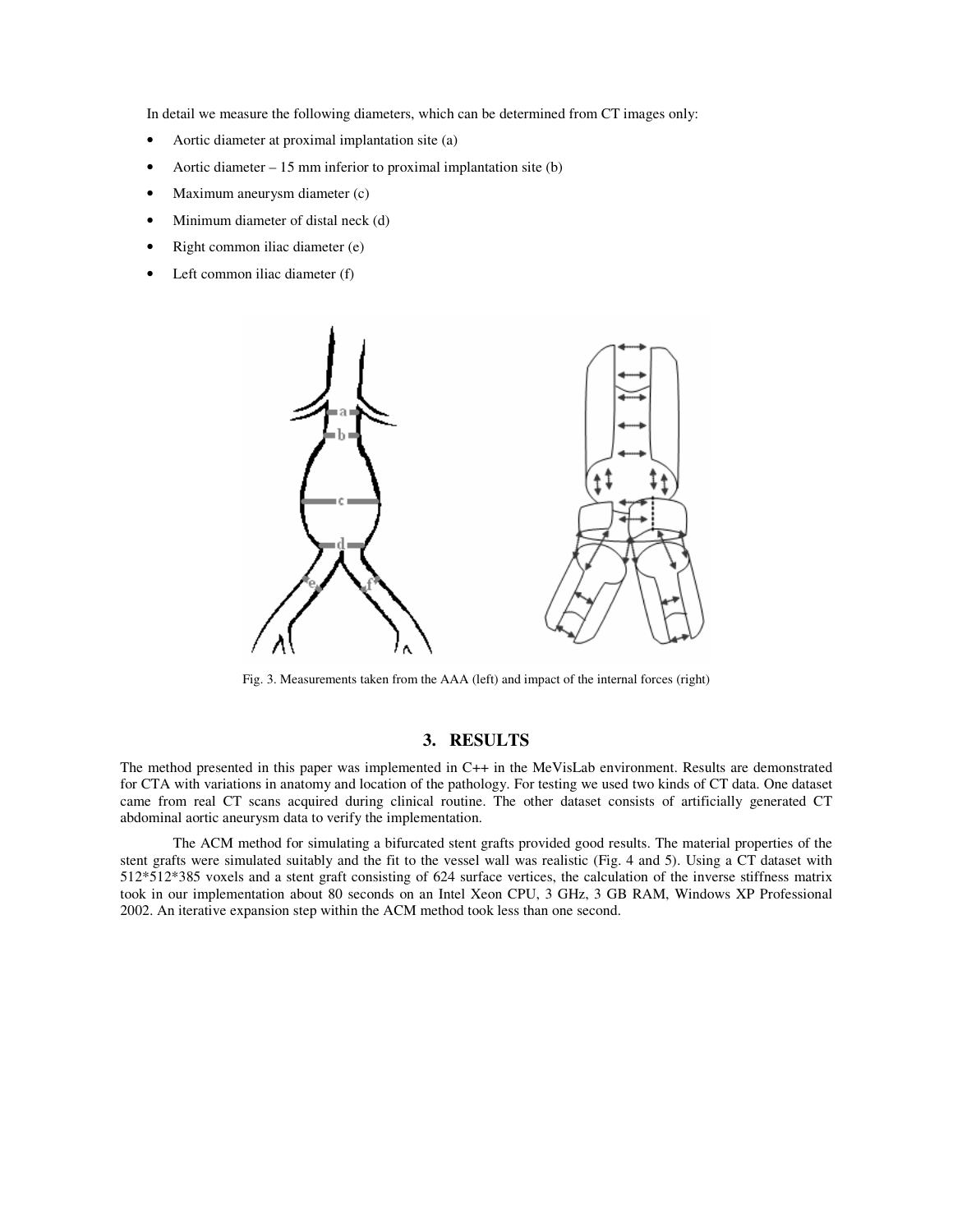

Fig. 4. Simulation of a bifurcated stent graft (left: initial stent, right: stent after 50 iterations)



Fig. 5. Results of the segmentation of an AAA (left) and the simulation of a bifurcated stent graft (right)

# **4. CONCLUSIONS**

We segmented abdominal aortic aneurysm and measured the dimensions of these aneurysms. With these measured values we constructed and visualized bifurcated stent grafts in the CT-Data. The method provides realistic results for the simulation of bifurcated stent grafts. Based on this simulation, physicians are supported in choosing a bifurcated stent graft before an intervention. This is very important because a bifurcated stent graft which has not the exact dimensions could shift or cover an artery branch.